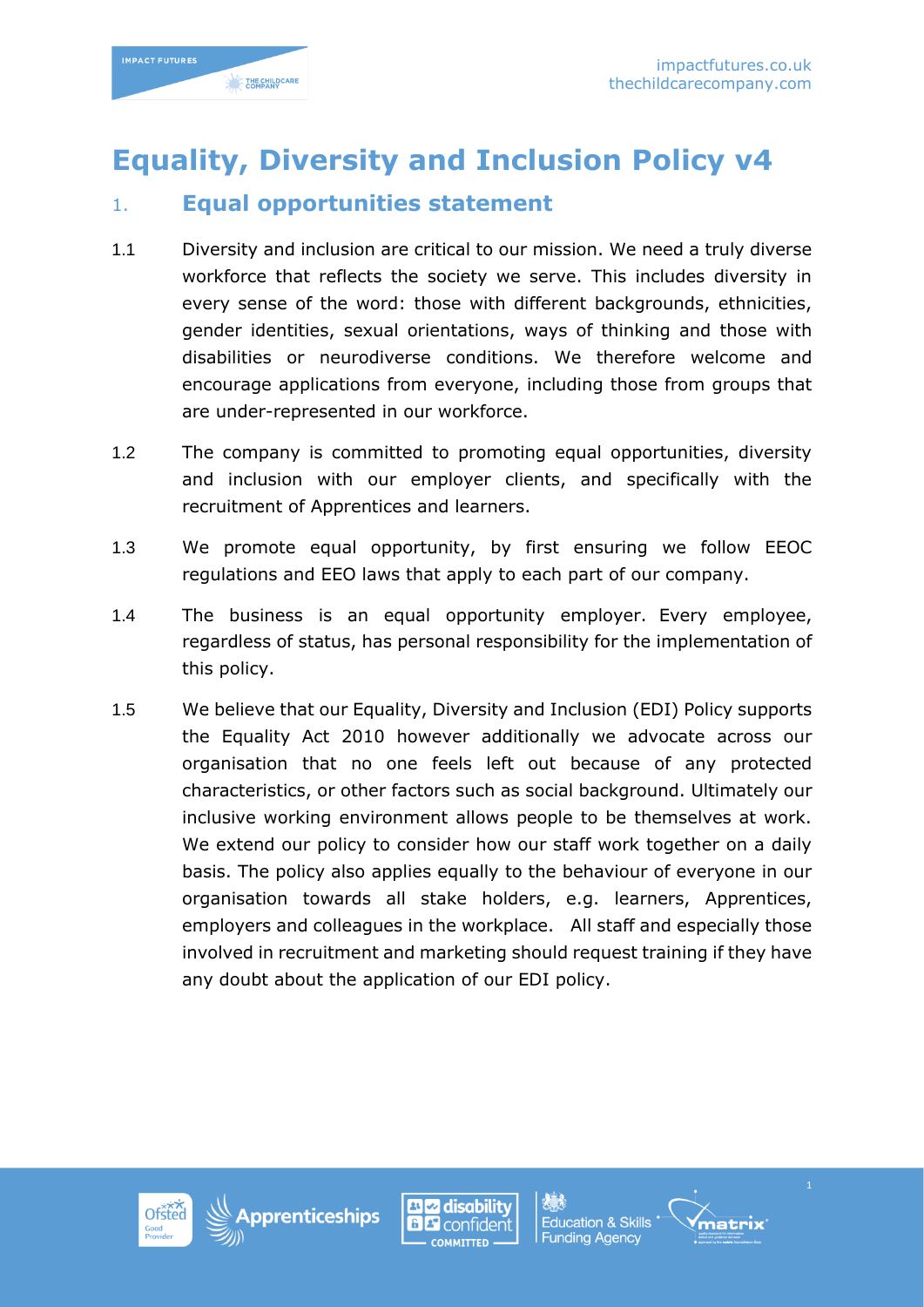1.6 All staff, consultants, contractors and learners are expected to behave with integrity, tolerance and compassion in their dealings with one another. We provide opportunities for all Apprentices and learners not only to explore their own cultures but also to understand how these align with British Values and how we can work together as a community for the greater good.

## 2. **About this policy**

- 2.1 This policy sets out our approach to equal opportunities and the avoidance of discrimination at work, under the broader headings of equality, diversity and inclusion. It applies to all aspects of employment with us, including recruitment, pay and conditions, training, appraisals, promotion, conduct at work, disciplinary and grievance procedures, and termination of employment and the following protected characteristics:
	- (a) Gender
	- (b) Sexual orientation
	- (c) Marital or civil partner status
	- (d) Pregnancy or maternity
	- (e) Gender reassignment
	- (f) Race, colour, nationality, ethnic or national origin
	- (g) Religion or belief
	- (h) Disability
	- (i) Age
- 2.2 The Finance and HR Director is responsible for this policy and any necessary training on equal opportunities.
- 2.3 The Company may at its discretion ask suitably experienced external consultants (e.g. our outsourced HR advisors myHRdept) to participate in all or part of this policy, including undertaking investigations, meetings or hearings. Where a consultant acts as Chair in meetings/ hearings etc. that person may make outcome recommendations to the Company, but ultimately the Company will make the decision on whether or not to accept the recommendation.







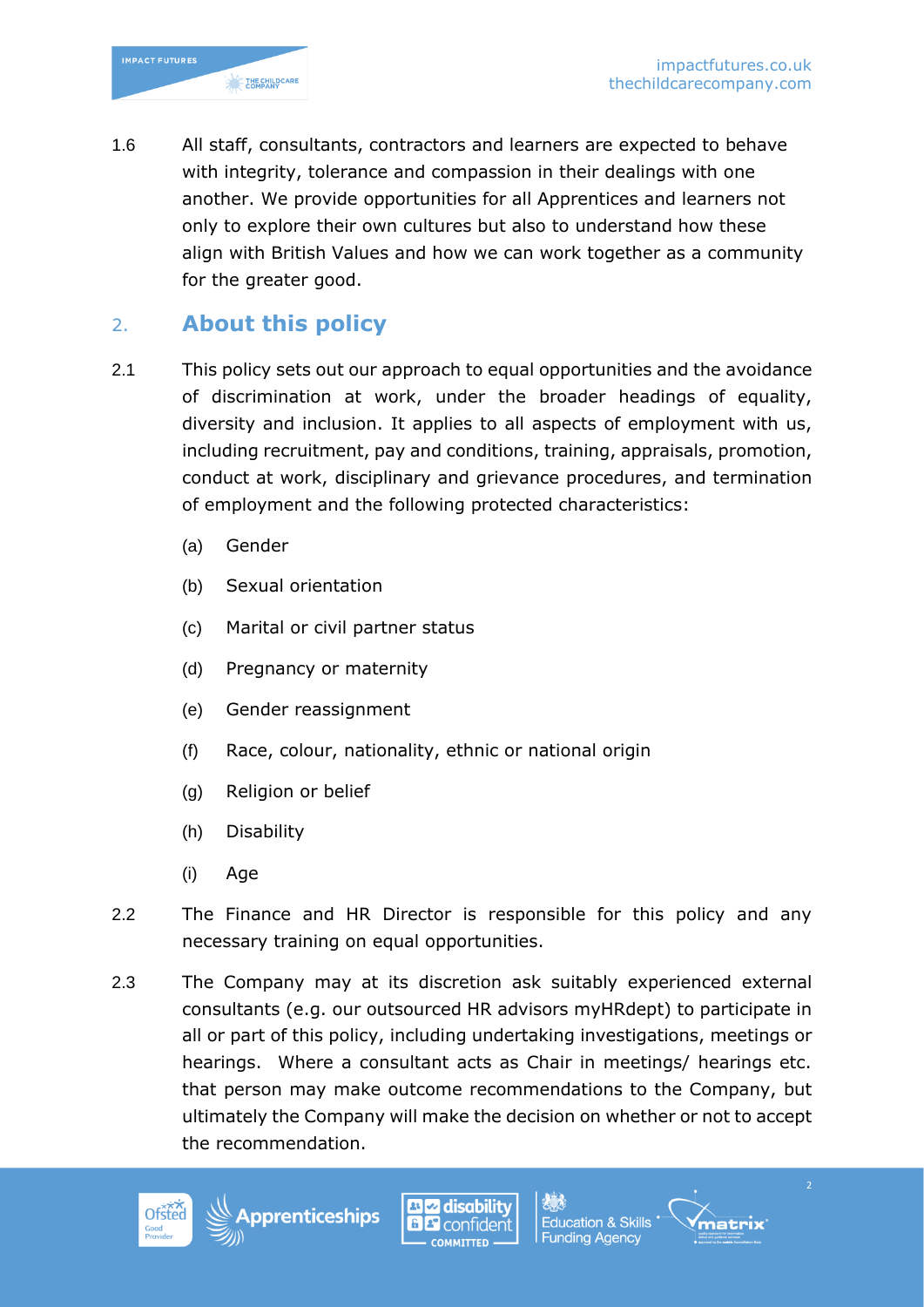

- 2.4 This policy does not form part of any employee's contract of employment and we may amend it at any time.
- 2.5 The policy covers how we work with our employer clients and their Apprentices and learners. Specifically, to ensure EDI principles are applied to the recruitment and engagement of potential Apprentices and learners, training and development opportunities to support all individuals to complete their programme and attain the highest grades and is nondiscriminatory.
- 2.6 We will promote this policy through staff engagement activities, such as training session, meetings, induction and newsletters. We will promote the policy with employers, Apprentices and learners as part of our initial contracting and enrolment processes and through ongoing training and development.

#### 3. **Discrimination**

- 3.1 You must not unlawfully discriminate against or harass other people including current and former employees, job applicants, clients, customers, suppliers and visitors. This applies in the workplace, outside the workplace (when dealing with customers, suppliers or other workrelated contacts), and on work-related trips or events including social events.
- 3.2 The following forms of discrimination are prohibited under this policy and are unlawful:
	- (a) Direct discrimination: treating someone less favourably because of a Protected Characteristic. For example, rejecting a job applicant because of their religious views or because they might be gay.
	- (b) Indirect discrimination: a provision, criterion or practice that applies to everyone but adversely affects people with a particular Protected Characteristic more than others and is not justified. For example, requiring a job to be done full-time rather than part-time would adversely affect women because they generally have greater childcare commitments than men. Such a requirement would be discriminatory unless it can be justified.
	- (c) Harassment: this includes sexual harassment and other unwanted conduct related to a Protected Characteristic, which has the purpose





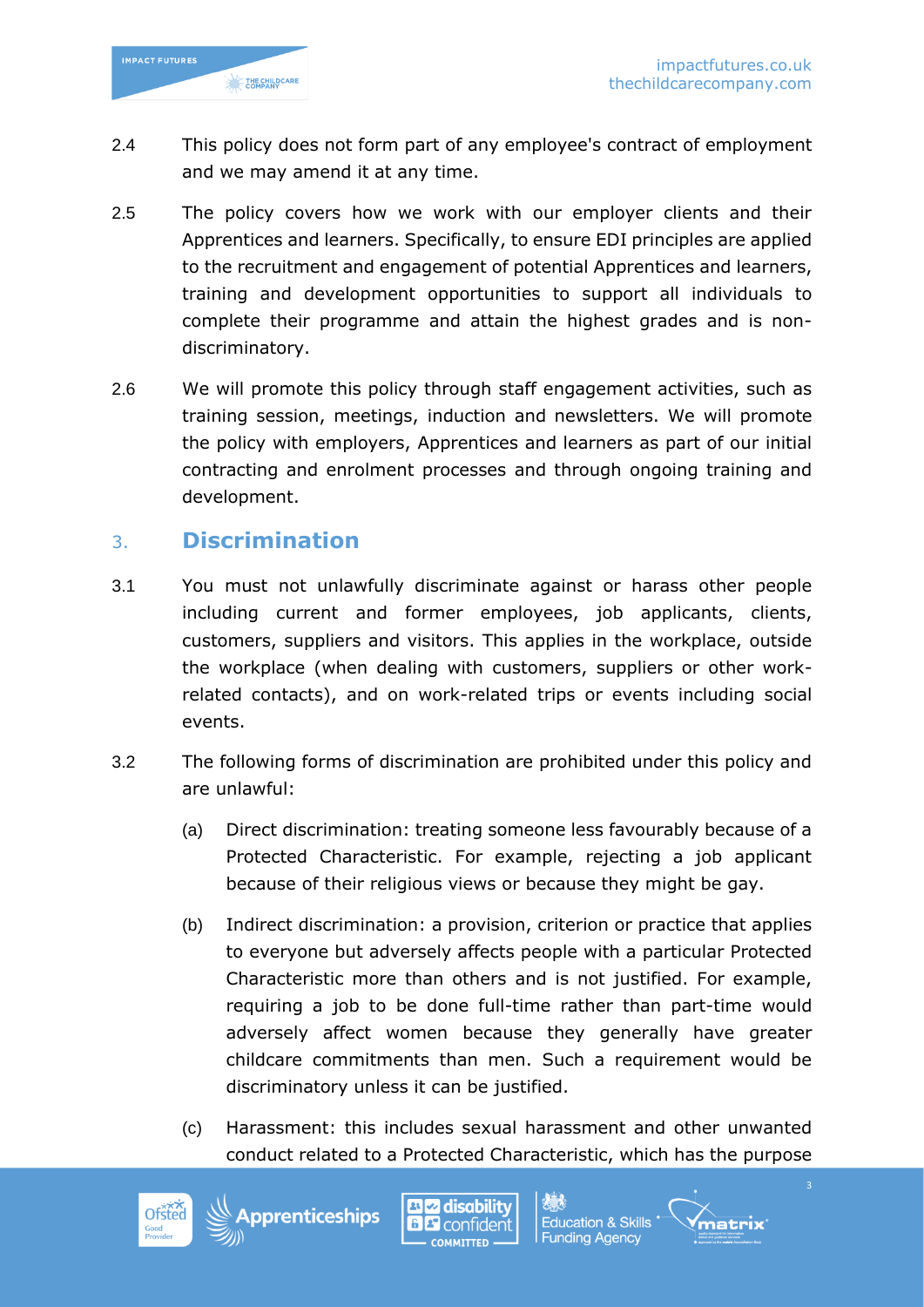

or effect of violating someone's dignity or creating an intimidating, hostile, degrading, humiliating or offensive environment for them. Harassment is dealt with further in our Dignity at Work Policy (staff handbook schedule 7).

- (d) Victimisation: retaliation against someone who has complained or has supported someone else's complaint about discrimination or harassment.
- (e) Disability discrimination: this includes direct and indirect discrimination, any unjustified less favourable treatment because of the effects of a disability, and failure to make reasonable adjustments to alleviate disadvantages caused by a disability.

## 4. **Recruitment and selection**

- 4.1 Recruitment, promotion and other selection exercises such as redundancy selection will be conducted on the basis of merit, against objective criteria that avoid discrimination. Shortlisting should be done by more than one person if possible.
- 4.2 Vacancies should generally be advertised to a diverse section of the labour market. Advertisements should avoid stereotyping or using wording that may discourage particular groups from applying. They should include a short policy statement on equal opportunities and a copy of this policy will be made available on request.
- 4.3 Job applicants should not be asked questions which might suggest an intention to discriminate on grounds of a Protected Characteristic. For example, applicants should not be asked whether they are pregnant or planning to have children.
- 4.4 Job applicants should not be asked about health or disability before a job offer is made, except in the very limited circumstances allowed by law: for example, to check that the applicant could perform an intrinsic part of the job (taking account of any reasonable adjustments), or to see if any adjustments might be needed at interview because of a disability. Where necessary, job offers can be made conditional on a satisfactory medical check. Health or disability questions may be included in equal opportunities monitoring forms, which must not be used for selection or decision-making purposes.





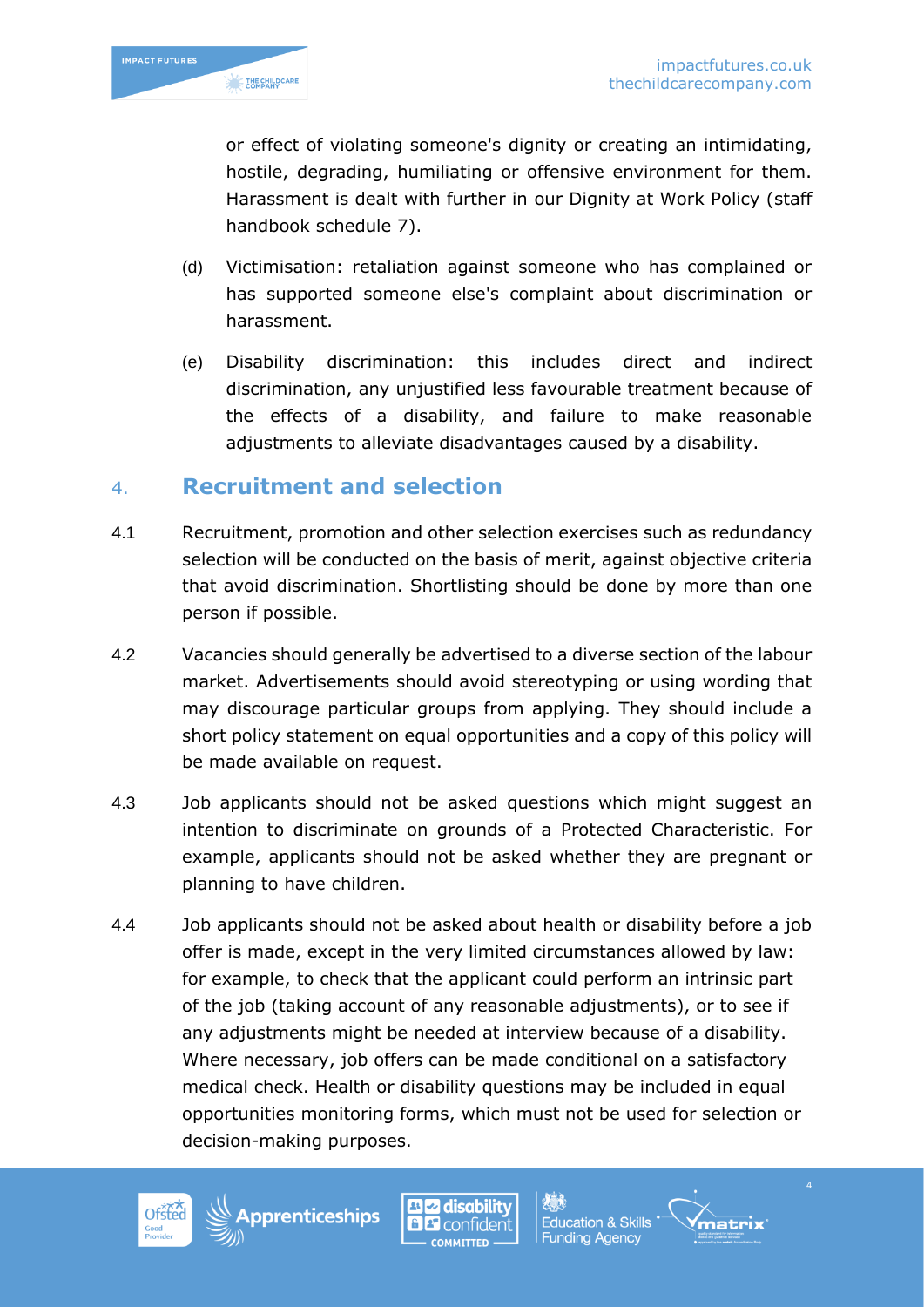

### 5. **Disabilities**

5.1 If you are disabled or become disabled, we encourage you to tell us about your condition so that we can consider what reasonable adjustments or support may be appropriate.

#### 6. **Part-time and fixed-term work**

6.1 Part-time and fixed-term employees should be treated the same as comparable full-time or permanent employees and enjoy no less favourable terms and conditions (on a pro-rata basis where appropriate), unless different treatment is justified.

#### 7. **Roles and Responsibilities**

- 7.1 This policy applies to all team members, including agency staff, learners, employers, work placement providers, visitors, and contractors working on site and sub-contractors.
- 7.2 Board of Directors
	- (a) It is the responsibility of the CEO and Board of Directors to ensure that TCC/IF meets its legislative responsibilities in respect of EDI and for receiving and responding to monitoring information. The Board sets an example in the promotion and engagement with this policy and principles of EDI. The Finance and HR Director has ownership of this policy, which means taking a leading role in EDI policy and training, but doesn't take away the responsibilities of the Board, SMT, managers and all staff.
- 7.3 Senior Leadership Team (SLT) and HR
	- (a) The SLT and HR are responsible for ensuring that team members, Apprentices and learners are familiar with their roles and responsibilities and the content of this policy and understand their legal obligations. The SLT is committed to providing support and equality and diversity training to promote a positive and inclusive culture for learning and for work. The Team is responsible for monitoring the profile of Apprentices, learners and team member profiles by age, gender, race and disability.





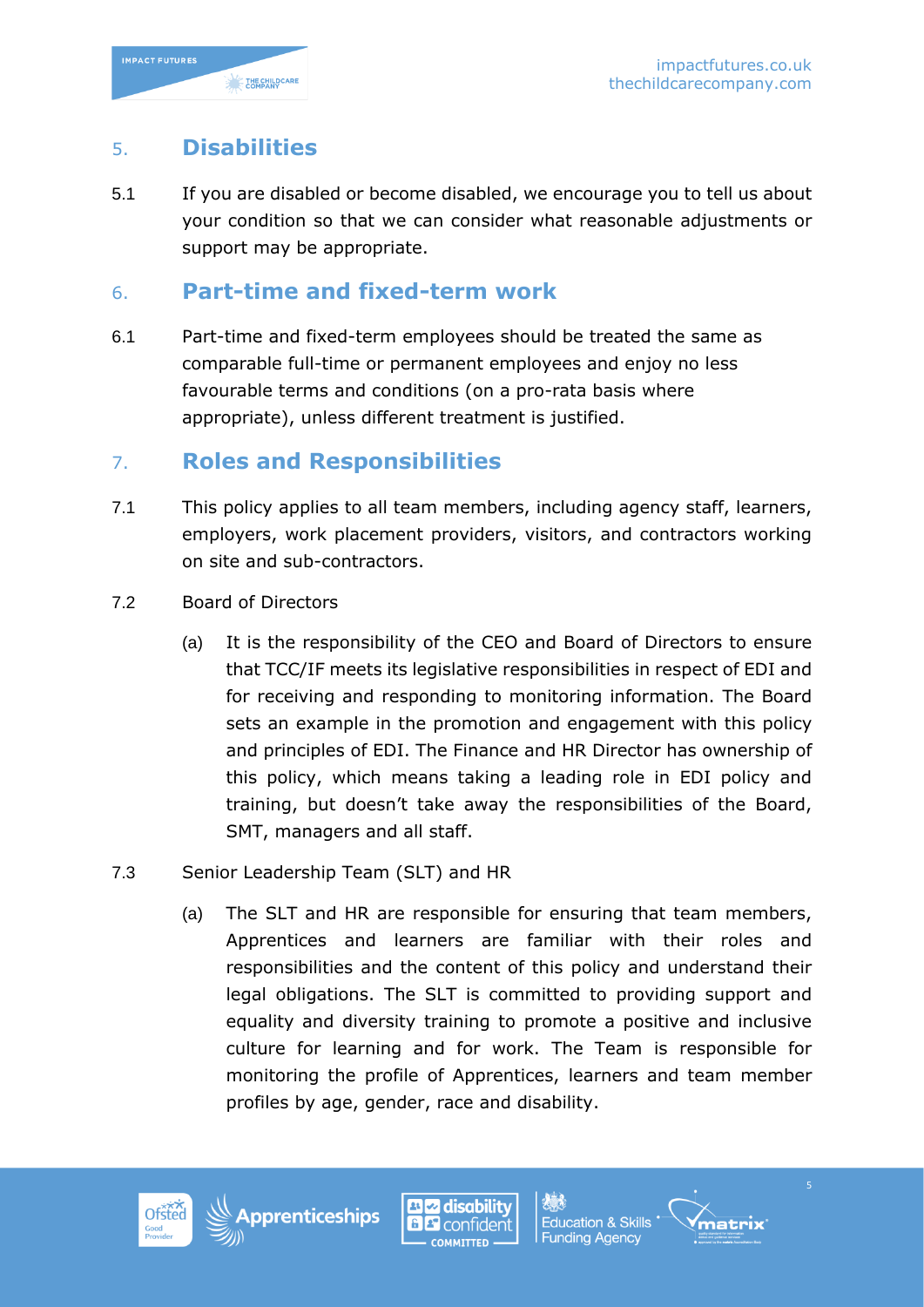

- (b) They are responsible for ensuring that the recruitment and selection policy does not discriminate in any way and that job advertisements are fully inclusive. This will include advertising through recognised minority group's publications where appropriate. We ensure that recruitment and selection procedures are open, consistently applied, and free from bias, stereotyping and discrimination. Additionally, we will endeavour to ensure that reasonable adjustments are made to arrangements and premises to ensure both current and potential team members with a disability have equality of access. Additionally, if required, we will provide Apprentices and learners with additional learning support, by accessing funding from the ESFA and allocating protected time with a member of our learning support team.
- (c) The SLT is charged with bringing this policy to life and using a range of communication and training techniques to ensure that there is full engagement across the business.
- 7.4 Team Members and Learners
	- (a) All team members, Apprentices and learners are responsible for ensuring the implementation of this policy, and for their own conduct. All team members should challenge discriminatory behaviour by learners, placement providers, outside contractors and other team members. It is the duty of all team members and learners to avoid unfair discriminatory practices.
	- (b) We are committed to the general health and wellbeing of our Apprentices, learners and team members, and encourage them to develop positive relationships, to respect others and to celebrate diversity. Bullying or discrimination or any other form of discriminatory behaviour will not be tolerated. Safeguarding procedures are in place to ensure that Apprentices and learners have a safe and secure environment.
	- (c) We seek to provide a supportive environment for those who make claims of discrimination or harassment according to the policies listed in this document.
- 7.5 Further details can be found in sections 9, 10 and 11.







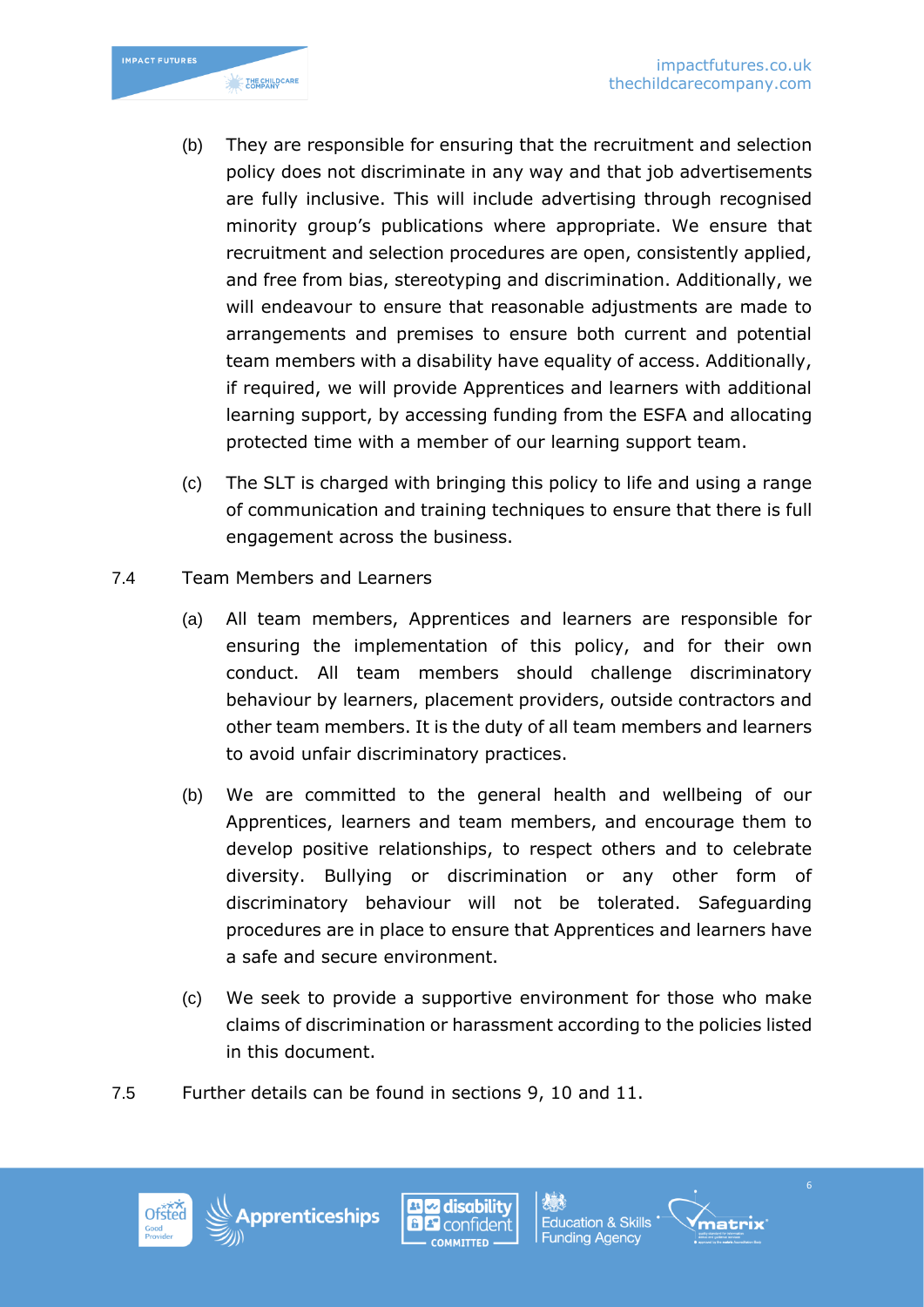

# 8. **What Employees Can Expect**

- 8.1 Employees can expect to be treated fairly and equally with regards to all aspects of their employment; promotion, terms and conditions, salary, training and development and project work, based on the knowledge skills and experience and current job role.
- 8.2 Employees who are disabled or who become disabled in the course of their employment should inform their line manager and may also wish to advise us of any "reasonable adjustments" to their employment or working conditions which they consider to be necessary or which they consider would assist them in the performance of their duties. Careful consideration will be given to any proposals of this nature and, where reasonable and reasonably practicable such adjustments will be made.

# 9. **Grievance, Disciplinary and Whistle Blowing**

- 9.1 Any member of staff may use the Grievance Policy and Procedure or Dignity at Work Policy to complain about discriminatory conduct. If the matter relates to harassment or victimisation, whether or not it is directed at the member of staff themselves, then the grievance may be raised directly with their line manager. The business is committed to ensuring that staff feel able to raise such grievances and no individual will be victimised for raising such a grievance. Complaints will be treated in confidence and investigated as appropriate.
- 9.2 Any employee who harasses any other employee on the grounds of race, sex, or disability will be subject to the business Disciplinary Procedure. In serious cases, such behaviour will be deemed to constitute gross misconduct and, as such, will result in summary dismissal in the absence of mitigating circumstances.
- 9.3 In the event of any harassment to or victimisation of, an individual or group, a nominated investigating manager will liaise with HR and investigate it as per the Grievance policy.
- 9.4 The Whistle Blowing Policy (schedule 10) protects whistle blowers that raise genuine issues and concerns through the right channels, including those relating to the Equality Act 2010 and the guiding principles of Equality, Diversity and Inclusion (EDI).





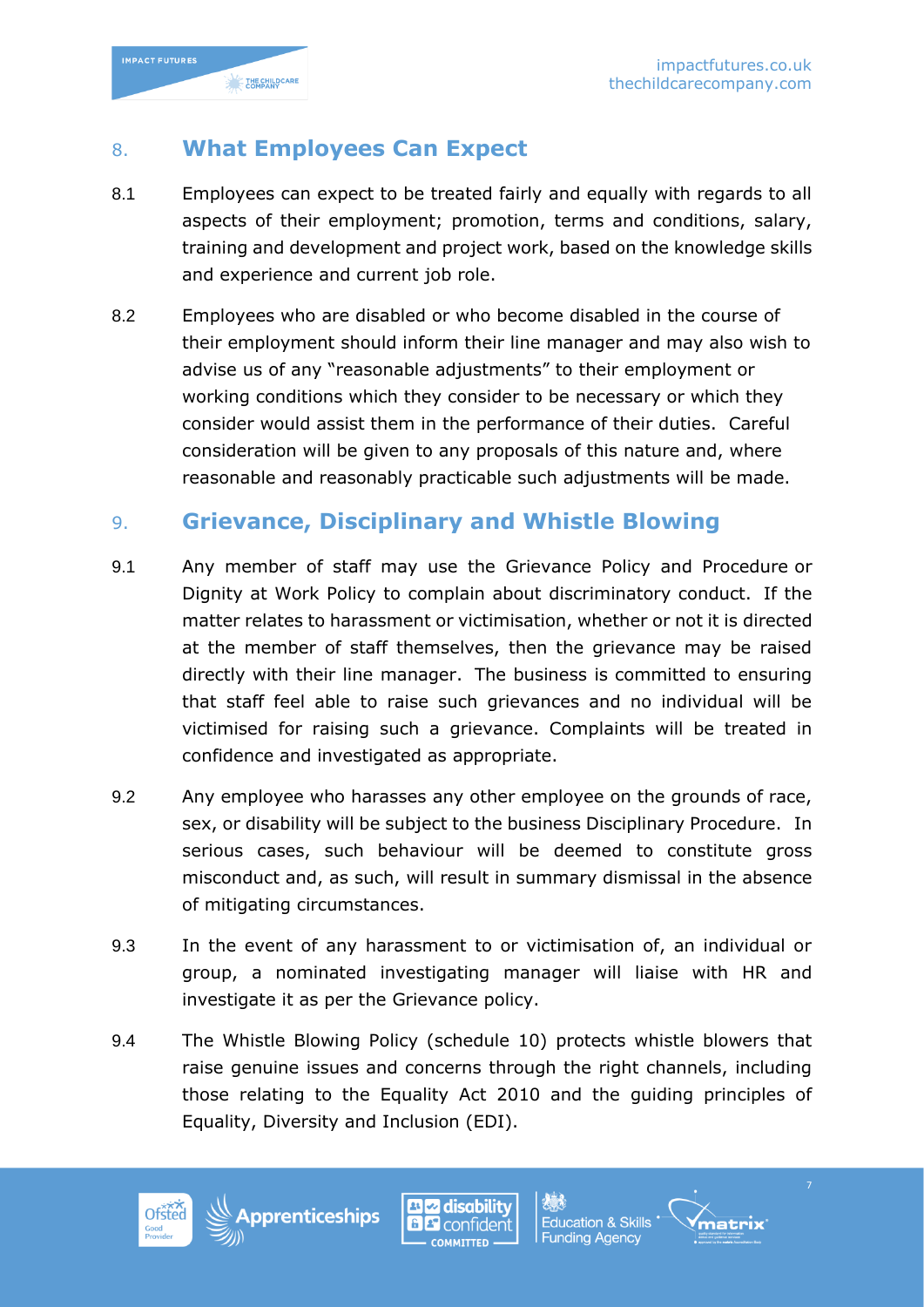

9.5 You must not be victimised or retaliated against for complaining about discrimination. However, making a false allegation deliberately and in bad faith will be treated as misconduct and dealt with under our Disciplinary Procedure.

# 10. **What Apprentices, Learners and Their Employers Can Expect**

- 10.1 Marketing and Access to Learning
	- (a) Our publicity, Apprentice and learner recruitment procedures are designed to encourage applications from all sections of the community and from all levels of ability and will be available in a range of formats.
	- (b) We will ensure that admission procedures are user friendly and avoid unnecessary barriers to access for intending learners.
	- (c) We will continue to identify and respond to learning needs within the communities in which we work and will encourage widening participation from underrepresented, disadvantaged or excluded groups.
	- (d) We make clear our expectations and commitments to EDI in our marketing materials and events, during the Apprentice and learner on-boarding process and again during induction. This is further embedded throughout our Apprenticeship and other learning programme delivery.
	- (e) Equal opportunities data will be collected, analysed and used to inform the planning and decision-making process of our marketing.
- 10.2 The Learning Environment
	- (a) We are committed to the development of learning environments that are welcoming and safe for all learners and Apprentices.
	- (b) We will continue to develop its facilities to improve access for learners with learning difficulties and or disabilities.







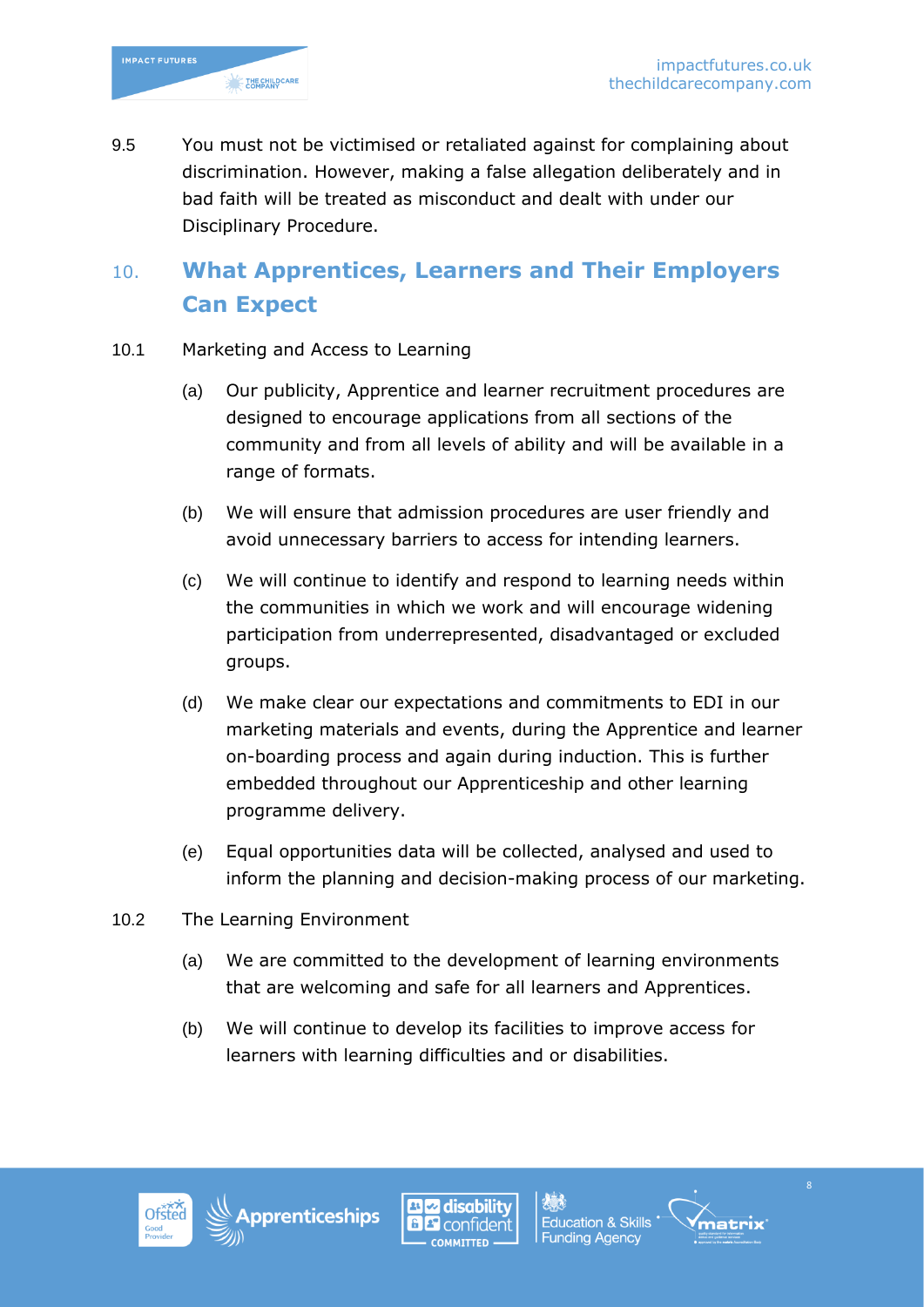

- (c) Through a multi-agency approach, we meet the targets surrounding the 'Every Child Matters Strategy':
	- (i) Be healthy.
	- (ii) Stay safe.
	- (iii) Enjoy and achieve.
	- (iv) Make a positive contribution.
	- (v) Achieve economic well-being.
- 10.3 Teaching, Learning and Assessment
	- (a) Staff ensure that teaching and learning materials and delivery methods are free from bias, avoid stereotyping and discrimination.
	- (b) Staff encourage learners to explore equality and diversity issues.
	- (c) Awareness raising of EDI, with real examples forms part of the part of the general induction and is embedded as a golden thread within our curriculum.
	- (d) We ensure that learners with learning difficulties and/or disabilities receive appropriate additional support to meet individual learner needs to reach their potential.
	- (e) Provide a range of support services and facilities which will enable learners with particular physical, social and cultural needs to participate fully in studies, including:
		- (i) tutorial support
		- (ii) additional support with learning
		- (iii) financial and welfare advice
		- (iv) personal counselling
		- (v) social/recreational/catering facilities
		- (vi) multi faith rooms





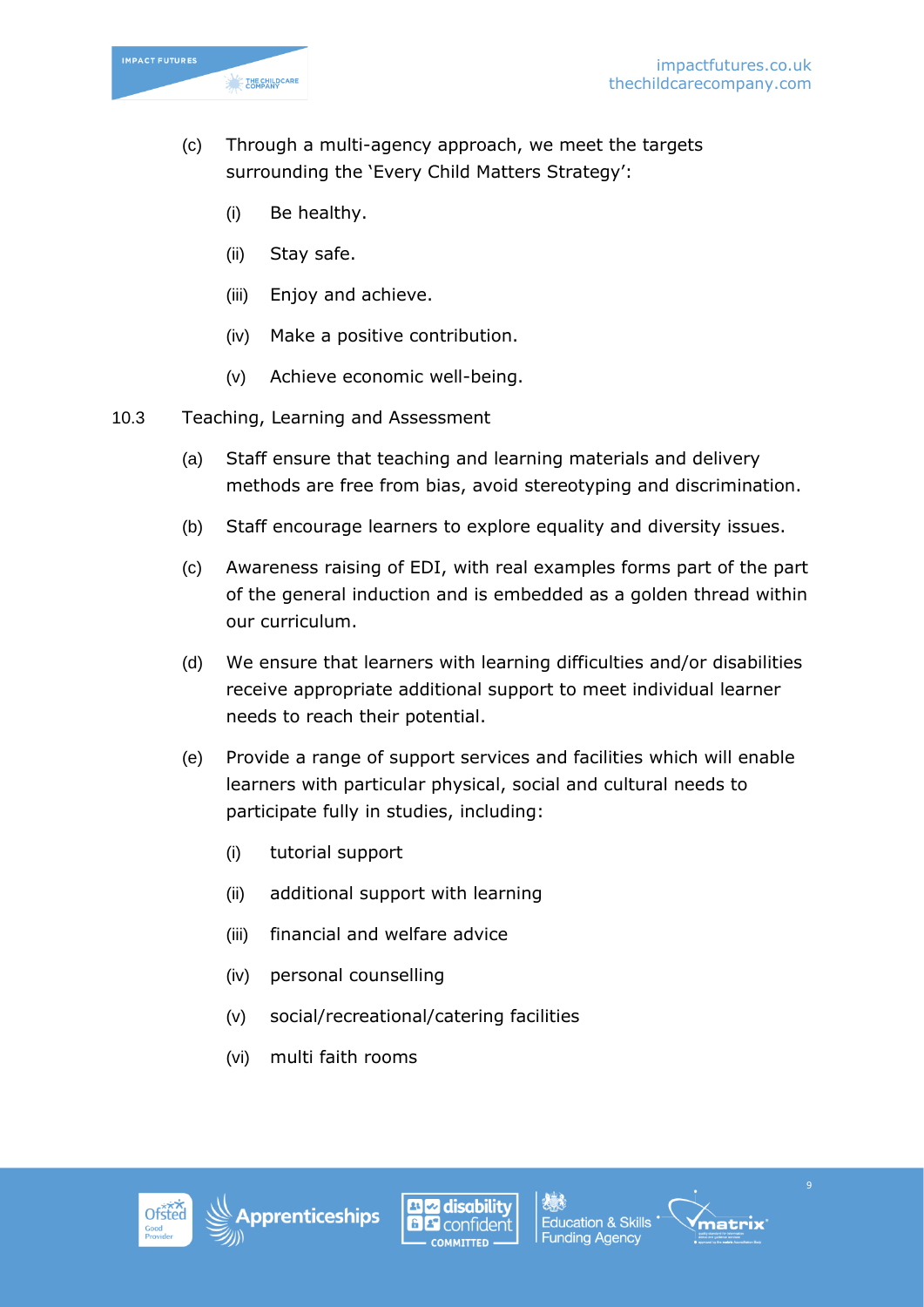

- (f) Staff will regularly review course design and delivery to meet the various learning needs to improve access to learning.
- (g) We ensure that the views and perceptions of learners are included in the process of curriculum review and self-assessment and curriculum development.
- 10.4 Resources are available in formats appropriate to the needs of individual learners, including the use of specialist equipment where appropriate.

## 11. **Complaints**

11.1 All external complaints relating to any aspect of equality will dealt with as a priority in line with our published Complaints Policy.

#### 12. **Monitoring**

- 12.1 The Equality, Diversity and Inclusion Policy is subject to regular review. The policy and the implementation arrangements which underpin it will be formally reviewed on an annual basis. This review will take into account the views of team members, learners and relevant legislation.
- 12.2 We monitor the profile of our Apprentices, learners and team members by age, gender, disability and ethnicity. Monitoring for Apprentices and learners is undertaken by the Contracts and MIS Manager, for team members, by the HR Administrator. Data collected for monitoring purposes will be reported annually to the Board of Directors. The presentation of such information shall observe our legal and contractual responsibilities in respect of individual confidentiality particularly in regard of sensitive data and will not unnecessarily identify individuals.
- 12.3 Learner enrolment, retention, and achievement, learner survey and complaints are annually monitored by ethnic group, gender, age and disability and the findings are used to inform the Self-Assessment Reviews. Learners' views are identified by means of satisfaction surveys, learner representatives and the equality and diversity groups.
- 12.4 Complaints made to TCC/IF on grounds associated with equality and diversity are considered a high priority and actioned as quickly as possible and analysed to establish any trends.





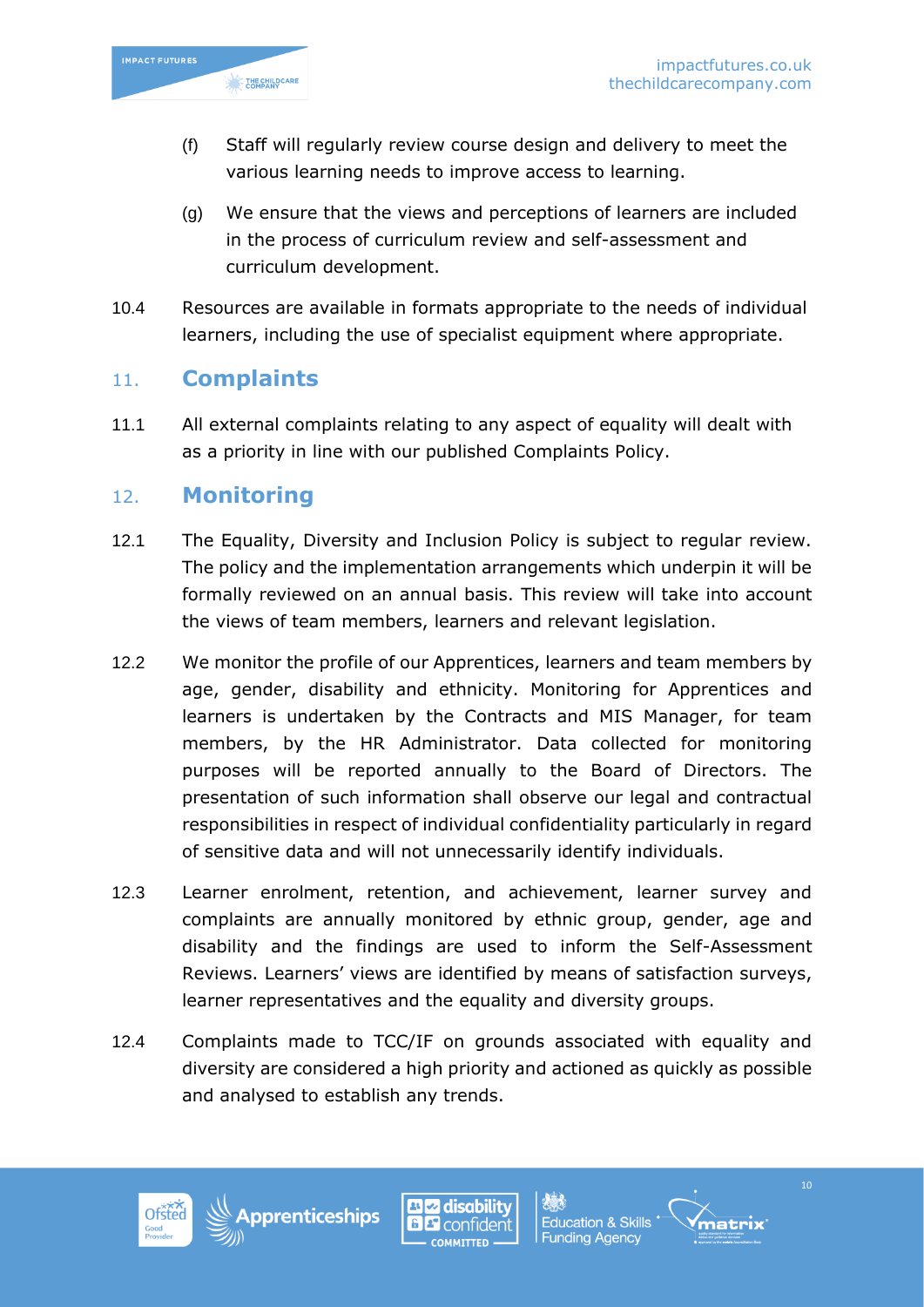

- 12.5 The following systems are in place to monitor and evaluate the equality and diversity impact:
	- (a) Annual SAR.
	- (b) Learner survey and focus groups.
	- (c) Equality analysis.
- 12.6 We will monitor our staff recruitment to identify any unexpected trends and take action to rectify.

# 13. **Implementing Anti-discriminatory Practice**

- 13.1 The business will implement this policy by:
	- (a) Making and publicising our clear statement on equal opportunities.
	- (b) Including this policy in the staff handbook.
	- (c) Ensuring that it is a condition of employment of the business and membership of the management team and that those concerned understand, agree with and are willing to implement this policy.
	- (d) Monitoring our programmes, events, publicity and services to ensure that they too lead to the elimination of discrimination.
	- (e) Adopting employment policies which aim to ensure that no applicant or employee of the business is discriminated against on any grounds.
	- (f) Adopting policies which positively encourage participation in the activities at the business by those who are particularly subject to wider disadvantages within society.
	- (g) Staff will be encouraged to develop a greater understanding of significant issues relating to the nine protected characteristics and the impact that discrimination can have on people's lives.
	- (h) Staff will be made aware of current legislation and guidance and take part in training.
	- (i) Delivery staff are expected to gain sufficient current knowledge to be able to deliver EDI training sessions with their Apprentices and learners.





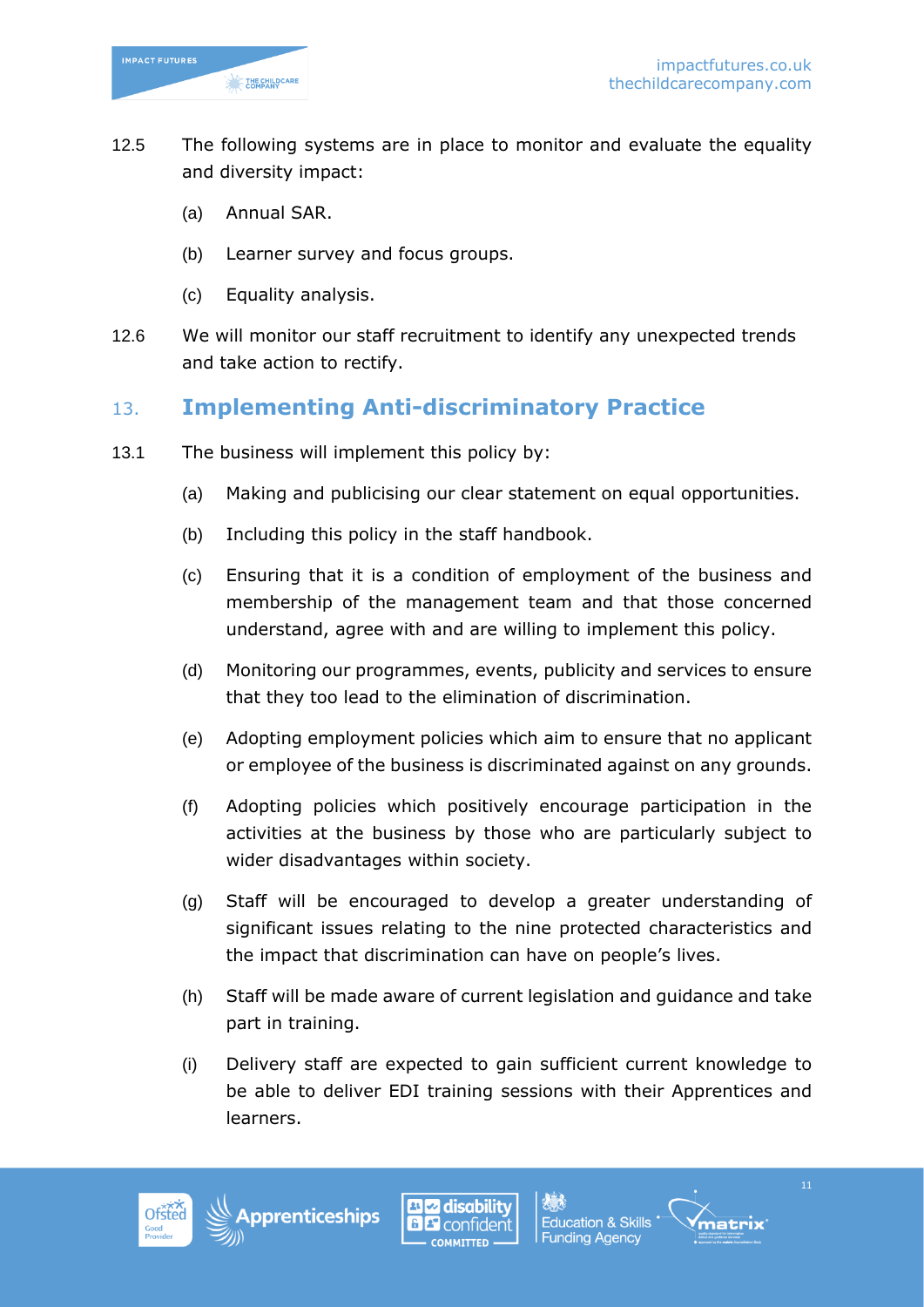

13.2 Staff must receive refresher training annually and such training must be recorded on their CPD logs.

## 14. **Linked Policies and Procedures**

- 14.1 Dignity at Work Policy (schedule 7)
- 14.2 Grievance Policy and Procedure (schedule 14)
- 14.3 Disciplinary Procedure (schedule 12)
- 14.4 Whistle Blowing Policy (schedule 10)
- 14.5 Complaints Policy (WO004)
- 14.6 Flexible Working Policy (schedule 26)
- 14.7 CPD Policy (QU003)







爆 **Education & Skills Funding Agency**